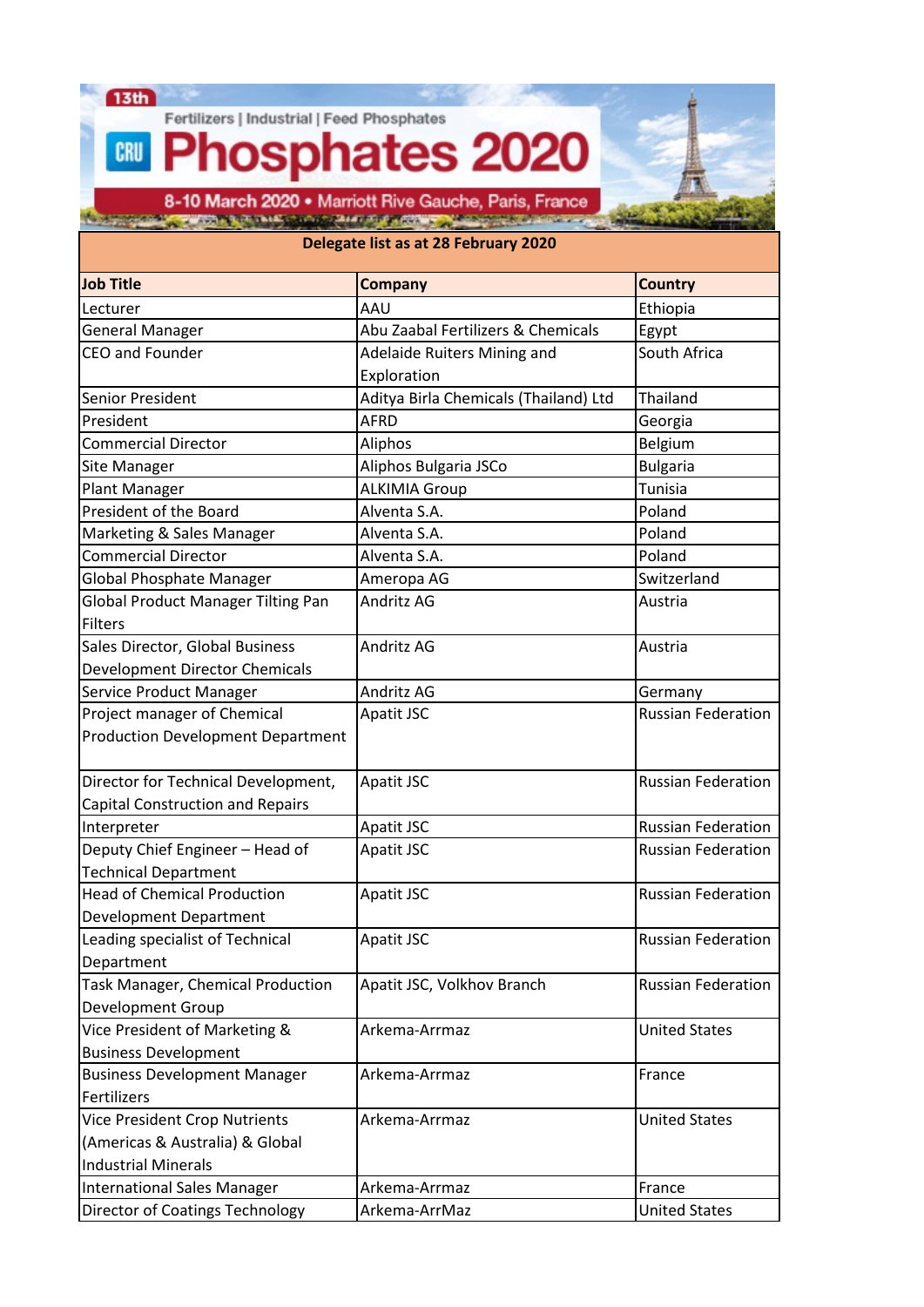| Vice President of Middle East and              | Arkema-Arrmaz                          | <b>United States</b>      |
|------------------------------------------------|----------------------------------------|---------------------------|
| <b>Africa Crop Nutrients</b>                   |                                        |                           |
| <b>Managing Director</b>                       | <b>Armatec Environmental</b>           | New Zealand               |
| <b>Business Manager - EMEA</b>                 | Armatec Environmental                  | United Kingdom            |
| <b>Head of NPK</b>                             | <b>Azomures</b>                        | Romania                   |
| <b>Lead Process Manager</b>                    | <b>Azomures</b>                        | Romania                   |
|                                                | <b>BASF SE</b>                         | Germany                   |
| Global Business Development Lead -             | <b>BASF SE</b>                         | Germany                   |
| Flotation (non-sulfidic)                       |                                        |                           |
| <b>Head of Flotation</b>                       | <b>BASF SE</b>                         | Germany                   |
| <b>Flotation Specialist</b>                    | <b>BASF SE</b>                         | Germany                   |
| Process Plant Management Consultant BC Consult |                                        | Spain                     |
| Marketing/Subscriptions Manager                | <b>BCInsight Ltd</b>                   | United Kingdom            |
| Editor - Fertilizer International              | <b>BCInsight Ltd</b>                   | United Kingdom            |
| Magazine                                       |                                        |                           |
| Sales Area Manger                              | Bedeschi SpA                           | Italy                     |
| Area Sales Manager                             | Bedeschi SpA                           | Italy                     |
| <b>Technical Sales Engineer</b>                | Begg Cousland Envirotec Limited        | United Kingdom            |
| <b>Managing Director</b>                       | Begg Cousland Envirotec Limited        | United Kingdom            |
| Sales Manager BlurFil                          | <b>Benvitec Environment</b>            | Belgium                   |
| <b>Production Plant Manager Phosphates</b>     | <b>BK Giulini GmbH</b>                 | Germany                   |
| Production                                     |                                        |                           |
| <b>Export Sales Manager</b>                    | <b>Blair Rubber Company</b>            | <b>United States</b>      |
| <b>Technical Sales Manager</b>                 | <b>Blair Rubber Company</b>            | <b>United States</b>      |
| Vice President Sales & Operations              | <b>Bradley Pulverizer Company</b>      | United Kingdom            |
| Commissioning & Projects Engineer              | <b>Bradley Pulverizer Company</b>      | United Kingdom            |
| European Product Manager                       | <b>Brenntag Holding GmbH</b>           | Germany                   |
| Phosphates                                     |                                        |                           |
| <b>General Director</b>                        | <b>Burkina Phosphate Company</b>       | <b>Burkina Faso</b>       |
| <b>Business Manager Fluorine</b>               | <b>Buss Chemtech AG</b>                | Switzerland               |
| <b>Technical Director</b>                      | C.I.F.C. Pvt Ltd                       | India                     |
| Senior Process Engineer, Urea Process          | Casale S.A.                            | Switzerland               |
| Department                                     |                                        |                           |
| Director of Business Development               | Chemetics, Inc.                        | Canada                    |
| <b>General Director</b>                        | <b>Chemical Engineering Solutions</b>  | <b>Russian Federation</b> |
| <b>Technical Applications Manager</b>          | <b>Clear Edge Filtration</b>           | Germany                   |
| <b>Business Development Manager</b>            | <b>Clear Edge Filtration</b>           | Germany                   |
| <b>Business Development Manager</b>            | <b>Clear Edge Filtration</b>           | Germany                   |
| Sales Manager                                  | Comessa                                | France                    |
| <b>Export Marketing Coordinator</b>            | Comessa                                | France                    |
| <b>Executive Director</b>                      | Compagnie Indo Francaise De            | India                     |
|                                                | Commerce Pvt. Ltd                      |                           |
| <b>Head of Process Department</b>              | <b>CPPE Carbon Process &amp; Plant</b> | Luxembourg                |
|                                                | Engineering S.A.                       |                           |
| <b>Product Manager</b>                         | <b>CPPE Carbon Process &amp; Plant</b> | Luxembourg                |
|                                                | Engineering S.A.                       |                           |
| Key Account Manager, Western                   | <b>CRU</b>                             | United Kingdom            |
| Europe                                         |                                        |                           |
| <b>Marketing Manager</b>                       | <b>CRU</b>                             | United Kingdom            |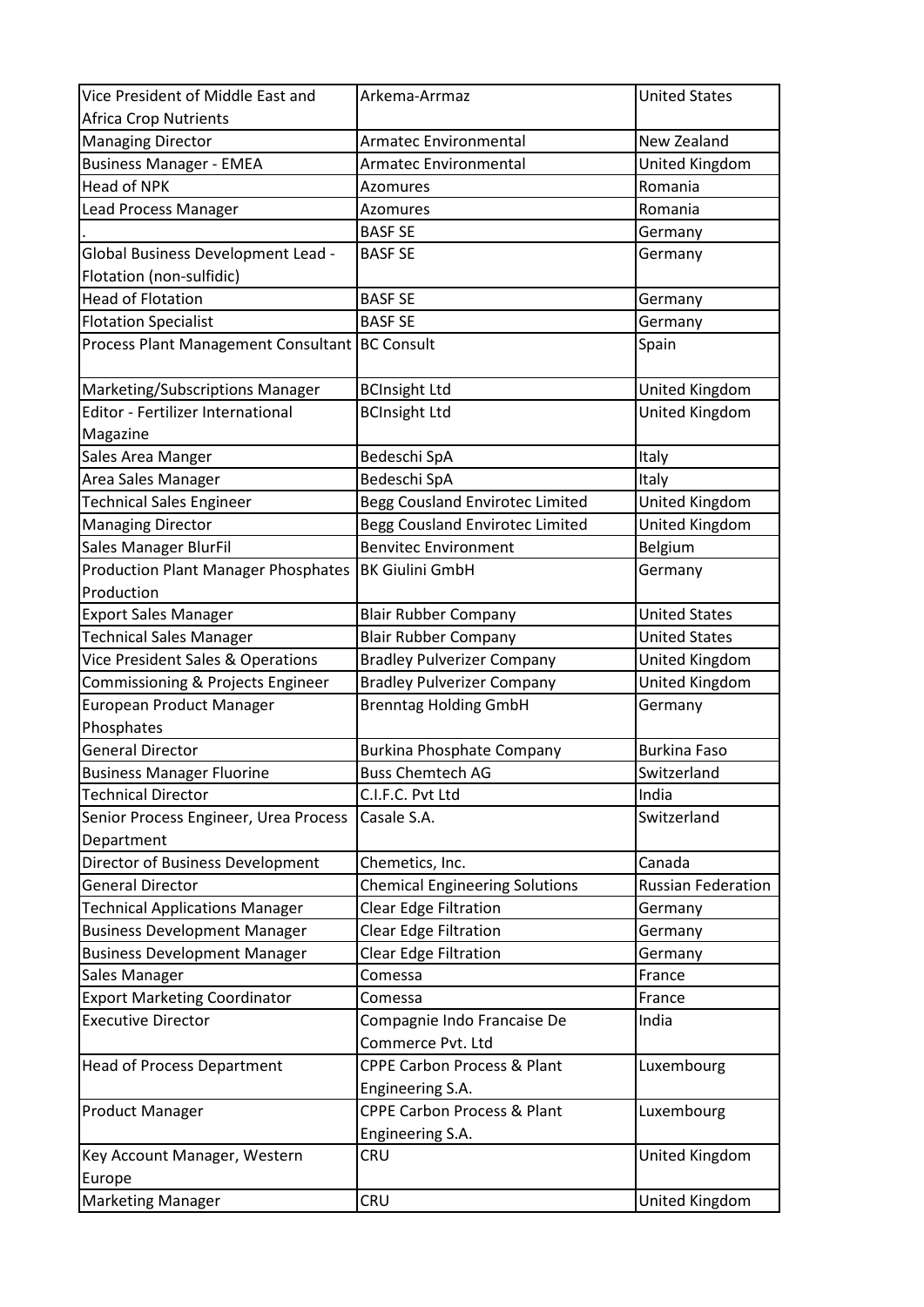| Sponsorship and Exhibitions Manager          | <b>CRU</b>                                   | United Kingdom       |
|----------------------------------------------|----------------------------------------------|----------------------|
| <b>Event Manager</b>                         | CRU                                          | United Kingdom       |
| VP Sales EMEA & Head of Licencing            | <b>CRU</b>                                   | United Kingdom       |
| Analyst, Phosphates                          | <b>CRU</b>                                   | United Kingdom       |
| Analyst                                      | <b>CRU</b>                                   | United Kingdom       |
| Research Manager, Fertilizers                | <b>CRU</b>                                   | United Kingdom       |
| Regional Director, India, Middle East        | <b>CRU</b>                                   | United Kingdom       |
| and Africa                                   |                                              |                      |
| Senior Analyst                               | <b>CRU</b>                                   | United Kingdom       |
| Analyst                                      | CRU                                          | United Kingdom       |
| Senior Consultant                            | <b>CRU</b>                                   | United Kingdom       |
| Consultant                                   | <b>CRU</b>                                   | United Kingdom       |
| <b>Event Organiser</b>                       | CRU                                          | United Kingdom       |
| <b>Demand Analyst</b>                        | <b>CRU</b>                                   | United Kingdom       |
| <b>Business Development Manager -</b>        | <b>CRU</b>                                   | United Kingdom       |
| Europe                                       |                                              |                      |
| Program Coordinator                          | Delhi Environment Care                       | India                |
| Proposal Manager                             | Desmet Ballestra SpA                         | Italy                |
| <b>Managing Director</b>                     | Desmet Ballestra SpA                         | Italy                |
| <b>Sales Director</b>                        | Desmet Ballestra SpA                         | Italy                |
| Deputy Head of Unit                          | Directorate General for Internal             | Belgium              |
|                                              | Market, Industry, Entrepreneurship           |                      |
|                                              | and SME's, European Commission               |                      |
| <b>Managing Director</b>                     | EasyMining Germany GmbH                      | Germany              |
| <b>Chemical Process Development</b>          | <b>EasyMining Sweden AB</b>                  | Sweden               |
| Engineer                                     |                                              |                      |
| Development Manager                          | EasyMining Sweden AB                         | Sweden               |
| <b>Market and Product Business</b>           | EasyMining Sweden AB                         | Sweden               |
| Developer                                    |                                              |                      |
| <b>CEO</b>                                   | EasyMining Sweden AB                         | Sweden               |
| <b>Technology Development Director</b>       | <b>EcoPhos</b>                               | Belgium              |
| CEO                                          | <b>EcoPhos</b>                               | Belgium              |
| Journalist and Photographer                  | <b>Editorial Paris</b>                       | Lebanon              |
| Head of Feed Phosphates Europe               | EuroChem Agro GmbH                           | Germany              |
| Secretariat                                  | European Sustainable Phosphorous<br>Platform | United Kingdom       |
| Process Development Engineer                 | FEECO International, Inc.                    | <b>United States</b> |
| Sales Engineer                               | FEECO International, Inc.                    | <b>United States</b> |
| Deputy Director Development and              | <b>FERRY CAPITAIN - CMD</b>                  | France               |
| Strategy                                     |                                              |                      |
| <b>Deputy Sales Director</b>                 | FERRY CAPITAIN - CMD                         | France               |
| Senior Agriculture & Environment             | <b>Fertilizers Europe</b>                    | Belgium              |
| Officer                                      |                                              |                      |
| Engineer                                     | FIC S.p.A.                                   | Italy                |
| <b>Credit Analyst</b>                        | <b>Fitch Ratings</b>                         | United Kingdom       |
| Sales Industrial Waste Water, Minerals       | <b>Flottweg France SAS</b>                   | France               |
| and Oil                                      |                                              |                      |
| Ingenieur Commercial                         | <b>Flottweg France SAS</b>                   | France               |
| <b>Application Manager, Digital Services</b> | Flowrox Oy                                   | Finland              |
| Area Sales Manager                           | Flowrox Oy                                   | Finland              |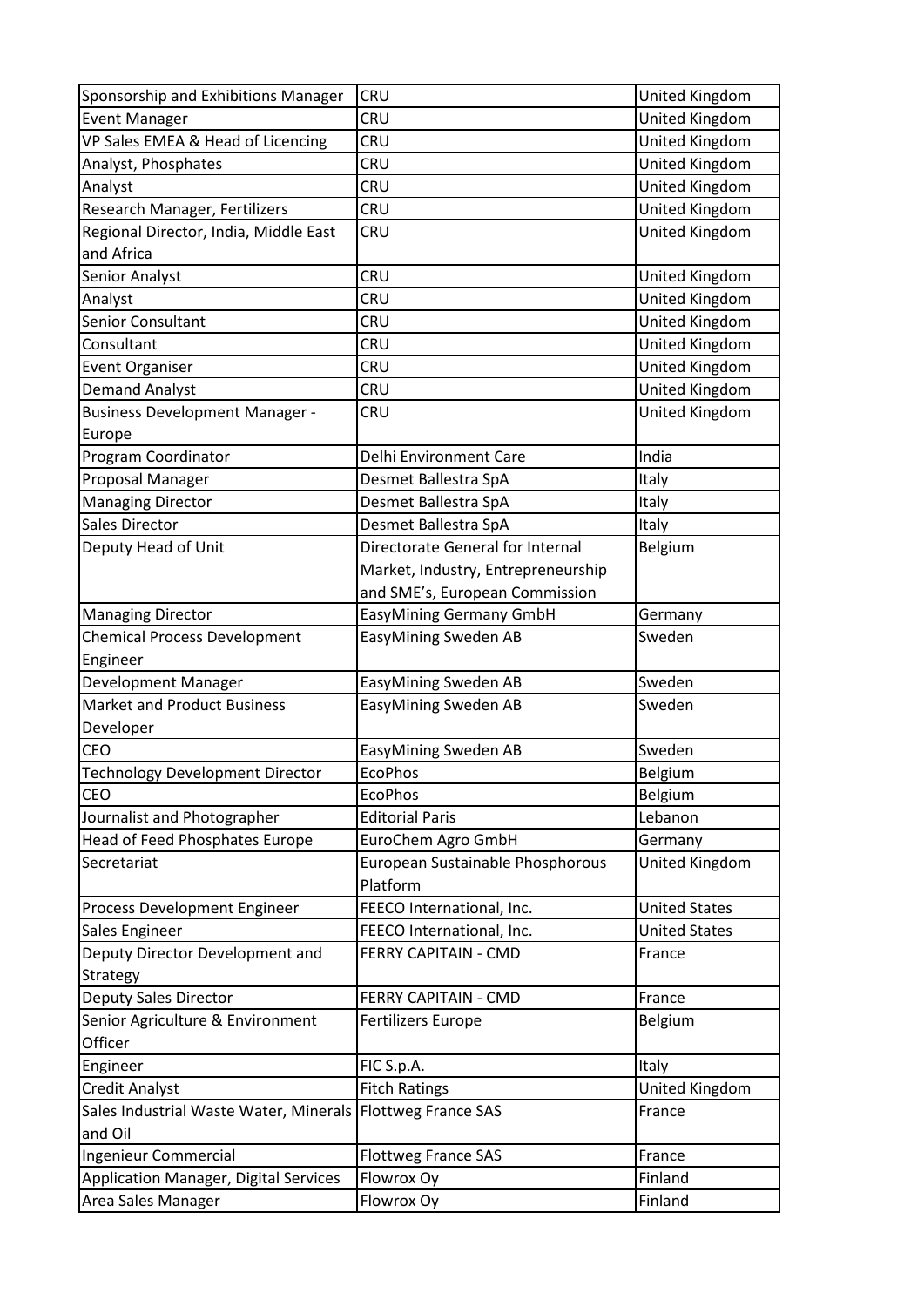| Advisor to CEO                              | Fosfa a.s.                                   | Czech Republic        |
|---------------------------------------------|----------------------------------------------|-----------------------|
| <b>Business Development Manager</b>         | Fosfa a.s.                                   | <b>Czech Republic</b> |
| Sales Director                              | Fosfa a.s.                                   | Czech Republic        |
| Shareholder                                 | Fosnor - Fosfatados do Norte Nordeste Brazil |                       |
|                                             | SA                                           |                       |
| <b>Business Development Manager</b>         | Gambarotta Gschwendt SRL                     | Italy                 |
| <b>Marketing Executive Manager</b>          | Gambarotta Gschwendt SRL                     | Italy                 |
| Sales Manager                               | <b>GEA</b>                                   | Germany               |
| Sales Manager                               | <b>GEA</b>                                   | France                |
| <b>Head of Business Chemical</b>            | <b>GEA</b>                                   | Germany               |
| <b>Regional Sales Manager</b>               | GEMÜ Gebr. Müller Apparatebau                | Germany               |
|                                             | GmbH & Co. KG                                |                       |
| <b>Commercial Director</b>                  | Geological Survey of Estonia                 | Estonia               |
| Senior Sales Manager                        | Glatt Ingenieurtechnik GmbH                  | Germany               |
| Area Sales Manager                          | Glatt Ingenieurtechnik GmbH                  | Germany               |
| Vice President & Business Head              | Graphite India Ltd (IGE Division)            | India                 |
| Deputy Europe Sales Manager                 | Groupe Chimique Tunisien                     | Tunisia               |
| <b>Technical Director</b>                   | <b>Hasler Group</b>                          | France                |
| Area Sales Manager                          | <b>Hasler Group</b>                          | France                |
| <b>Filtration Application Manager</b>       | <b>Hasler Group</b>                          | France                |
| <b>Global Director - Phosphates</b>         | Hatch                                        | <b>United States</b>  |
| Director - Process                          | Hatch                                        | <b>United States</b>  |
| <b>Managing Director</b>                    | HAUK & SASKO Ingenieurgesellschaft           | Germany               |
|                                             | mbH                                          |                       |
| Sales Manager Industrial Compression        | Howden Turbo GmbH                            | Germany               |
| Vice President Phosphate Commodity          | <b>ICL Europe</b>                            | Netherlands           |
| <b>Europe Operations &amp; ESH</b>          |                                              |                       |
|                                             |                                              |                       |
| Project Manager                             | <b>IMASA</b>                                 | Spain                 |
| <b>Commercial Manager</b>                   | <b>IMASA</b>                                 | Spain                 |
| Director                                    | Indagro                                      | Greece                |
| Sales Manager                               | <b>Industeel France</b>                      | France                |
| Sales Director Western Europe, Africa       | <b>Industeel France</b>                      | France                |
| & Israel                                    |                                              |                       |
|                                             | <b>Industeel France</b>                      | France                |
| Head of the Corrosion-Resistant Alloys      | <b>Industeel Frances</b>                     | France                |
| Department                                  |                                              |                       |
| <b>Product Manager Speciality Stainless</b> | <b>Industeel Frances</b>                     | France                |
| <b>Chief Operating Officer</b>              | Industries Chimiques du Senegal              | <b>United Arab</b>    |
|                                             |                                              | Emirates              |
| CEO - Phosphates Business                   | Industries Chimiques du Senegal              | <b>United Arab</b>    |
|                                             |                                              | Emirates              |
| Sales Manager                               | <b>Ingetecsa Thermal Processing</b>          | Spain                 |
|                                             | Solutions                                    |                       |
| <b>Engineering Manager</b>                  | <b>Ingetecsa Thermal Processing</b>          | Spain                 |
|                                             | Solutions                                    |                       |
| Senior Category Manager Direct              | Innophos Inc.                                | <b>United States</b>  |
| <b>Materials</b>                            |                                              |                       |
| <b>Vice President Operations</b>            | Innophos Inc.                                | <b>United States</b>  |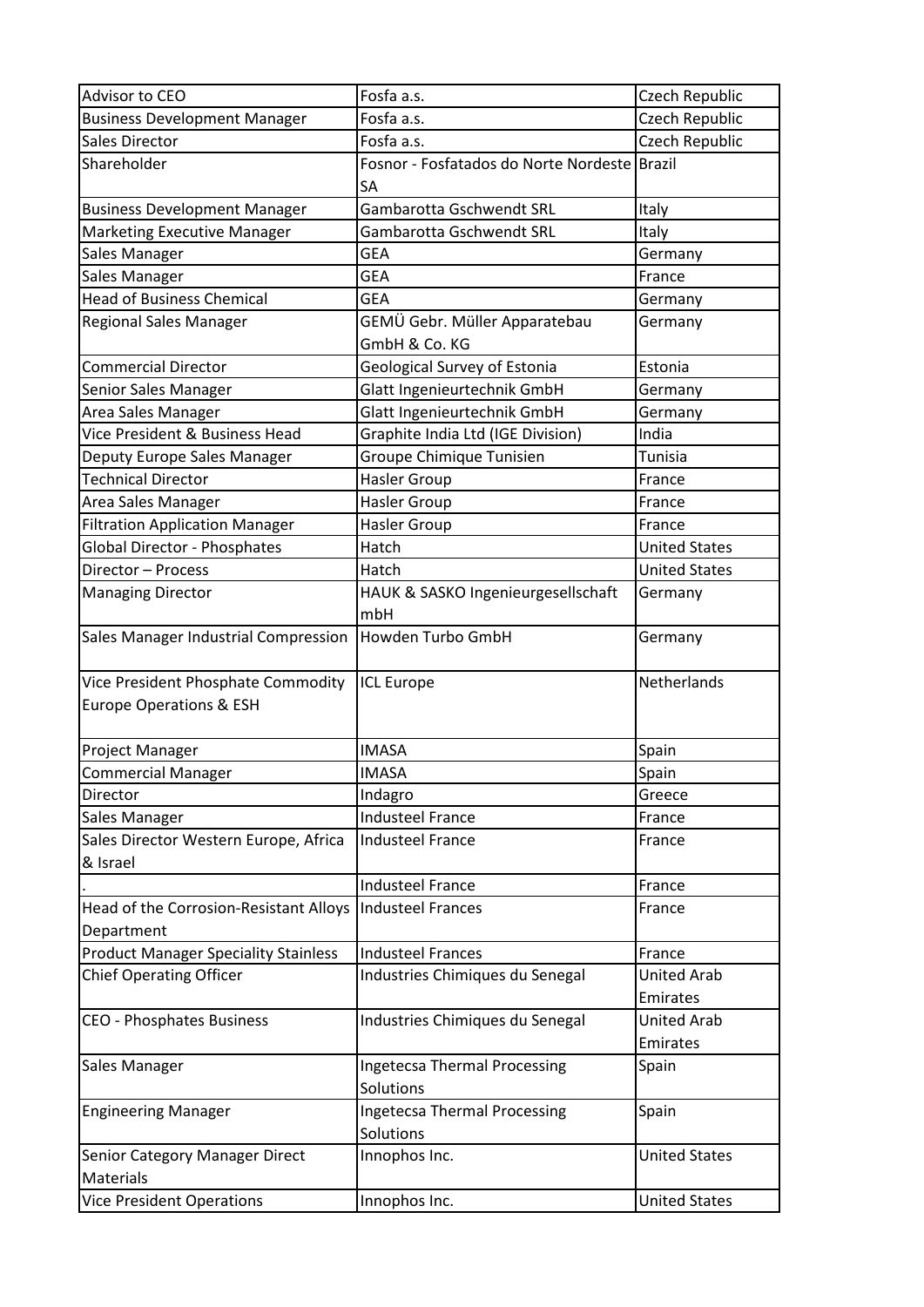| Procurement Senior Director,          | Innophos, Inc.                          | <b>United States</b>      |
|---------------------------------------|-----------------------------------------|---------------------------|
| Phosphates                            |                                         |                           |
| Researcher                            | Institut de l'Environnement et          | <b>Burkina Faso</b>       |
|                                       | Recherches Agricoles (INERA)            |                           |
| Secretary                             | <b>International Fertiliser Society</b> | United Kingdom            |
| Sales Agent                           | ITT RHEINHÜTTE Pumpen GmbH              | Germany                   |
| Sales Director Europe                 | ITT RHEINHÜTTE Pumpen GmbH              | Germany                   |
| <b>General Manager</b>                | <b>IWF Group</b>                        | France                    |
| <b>Technical and Sales Executive</b>  | <b>IWF Group</b>                        | France                    |
| Principal - JESA Advisory and Digital | <b>JESA</b>                             | Morocco                   |
| Solutions                             |                                         |                           |
| <b>Principal - Consulting</b>         | <b>JESA</b>                             | Morocco                   |
| Program Director                      | <b>JESA</b>                             | Morocco                   |
| Fertilizer Program Director           | <b>JESA</b>                             | Morocco                   |
| <b>Process Department Head</b>        | <b>JESA</b>                             | Morocco                   |
| Research and Development Director     | <b>JESA</b>                             | Morocco                   |
| <b>Business Development Manager</b>   | <b>JESA</b>                             | Morocco                   |
| Director for Cherepovets Complex      | Joint Stock Company Apatit              | <b>Russian Federation</b> |
| Plant Manager II                      | JR Simplot Company                      | <b>United States</b>      |
| Senior Engineering Manager            | JR Simplot Company                      | <b>United States</b>      |
| Senior Engineering Manager            | JR Simplot Company                      | <b>United States</b>      |
| Plant Manager II                      | JR Simplot Company                      | <b>United States</b>      |
| Senior Director Mining &              | JR Simplot Company                      | <b>United States</b>      |
| <b>Manufacturing Operations</b>       |                                         |                           |
| Process Engineer                      | JR Simplot Company                      | <b>United States</b>      |
| Sales Manager                         | Kao Corporation, S.A.                   | Spain                     |
| R&D Manager                           | Kao Corporation, S.A.                   | Spain                     |
| <b>Research and Development</b>       | Kao Corporation, S.A.                   | Spain                     |
| Sales & Marketing Director            | <b>Kaz Chemicals LLP</b>                | Kazakhstan                |
| <b>Technical Director</b>             | <b>Kaz Chemicals LLP</b>                | Kazakhstan                |
| Chairman of the Board                 | <b>Kaz Chemicals LLP</b>                | Kazakhstan                |
| First Deputy of the Chairman of the   | Kaz Chemicals LLP                       | Kazakhstan                |
| <b>Board</b>                          |                                         |                           |
| <b>Chief Operations Officer</b>       | <b>Kaz Chemicals LLP</b>                | Kazakhstan                |
| <b>Business Development Manager</b>   | <b>KBR Ecoplanning Oy</b>               | Finland                   |
| <b>Business Development Manager</b>   | <b>KBR Ecoplanning Oy</b>               | Finland                   |
| <b>Technology Manager</b>             | <b>KBR Ecoplanning Oy</b>               | Finland                   |
| President                             | <b>KEMWorks</b>                         | <b>United States</b>      |
| <b>Engineering Manager</b>            | Kimre, Inc.                             | <b>United States</b>      |
| Sales Manager                         | Kreber Prilling & Process Equipment     | Netherlands               |
| President/CEO                         | K-Technologies Inc.                     | <b>United States</b>      |
| Director                              | Lebanon Chemicals Company SAL           | Lebanon                   |
| Responsible Ventes Export             | Lechler France                          | France                    |
| <b>Business Development</b>           | Lechler GmbH                            | Germany                   |
| <b>Business Development Manager</b>   | <b>LKAB Minerals AB</b>                 | Sweden                    |
| Project Manager                       | <b>LKAB Minerals AB</b>                 | Sweden                    |
| Project Manager                       | <b>LKAB Minerals AB</b>                 | Sweden                    |
| Sr Process Development Engineer       | <b>LKAB Minerals AB</b>                 | Sweden                    |
| Project Manager                       | <b>LKAB Minerals AB</b>                 | Sweden                    |
| <b>Technical Director</b>             | Loesche Latinoamerica, S.A.U            | <b>United States</b>      |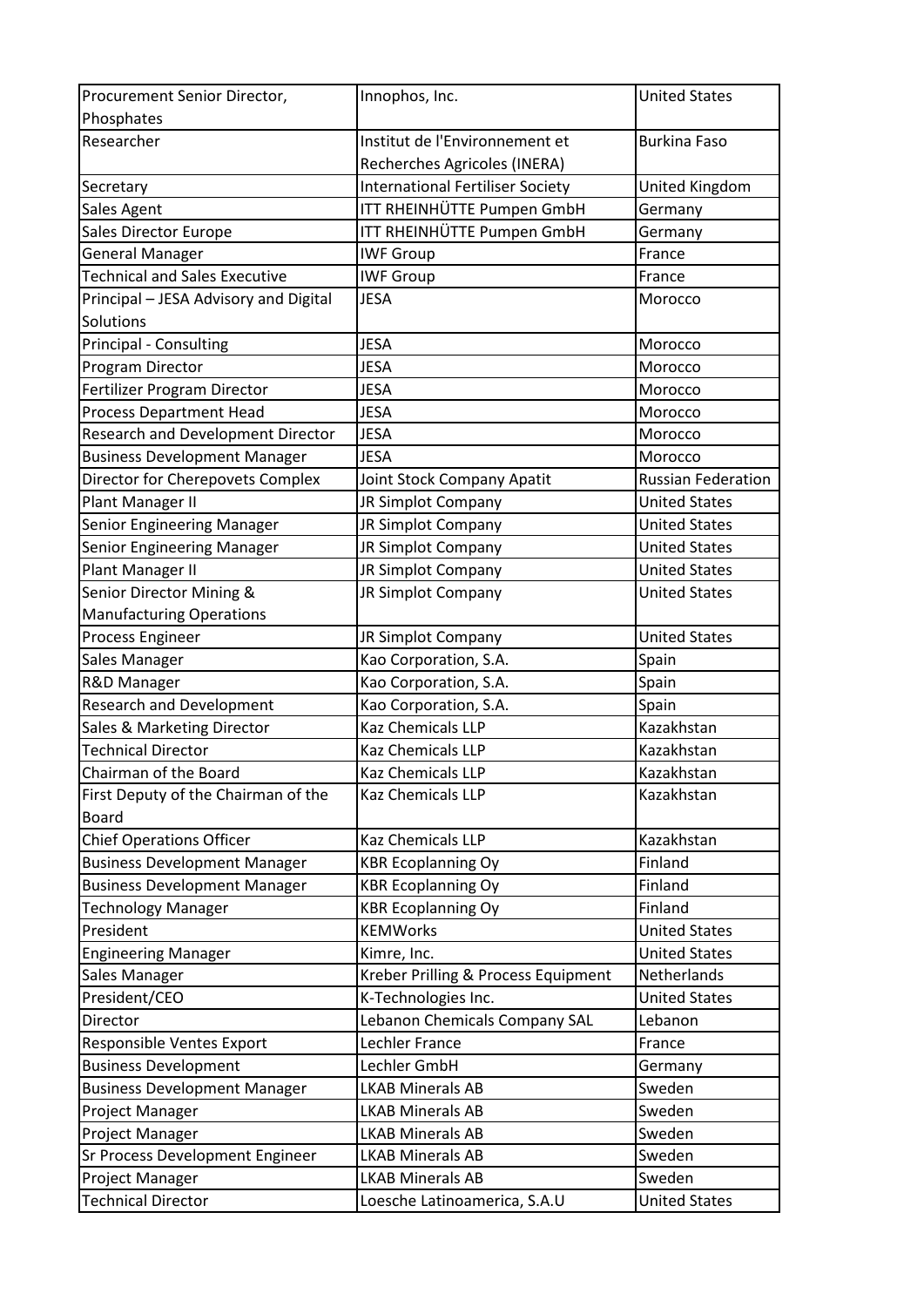| Sales Engineer                                      | Loesche Latinoamericana, S.A.U.  | Spain                     |
|-----------------------------------------------------|----------------------------------|---------------------------|
| <b>Sales Director</b>                               | Lyncis, UAB                      | Lithuania                 |
| <b>Business Development Manager</b>                 | Lyncis, UAB                      | Lithuania                 |
| Vice President - Technical                          | Ma'aden Phosphate Company        | Saudi Arabia              |
| <b>Vice President</b>                               | Ma'aden Waad Al Shamal Phosphate | Saudi Arabia              |
| <b>CFO</b>                                          | Mafoder Foundry                  | Morocco                   |
| Deputy General Manager Foundry Unit Mafoder Foundry |                                  | Morocco                   |
|                                                     |                                  |                           |
| <b>Head of Direction</b>                            | MCC EuroChem, JSC                | <b>Russian Federation</b> |
| <b>General Manager</b>                              | Mediterranean Fertilizers Ltd    | Cyprus                    |
| CEO                                                 | Mediterranean Fertilizers Ltd    | Lebanon                   |
| <b>Sales</b>                                        | Microtrac MRB                    | Germany                   |
| <b>International Sales Manager</b>                  | Microtrac MRB                    | Germany                   |
| Project Director                                    | Mine Arnaud                      | Canada                    |
| <b>Senior Chemist</b>                               | Misr Phosphate Co. (S.A.E)       | Egypt                     |
| Middle East Sales Manager                           | <b>MIXEL SAS</b>                 | France                    |
| North Africa Sales Manager                          | <b>MIXEL SAS</b>                 | France                    |
| East Europe Sales Manager                           | <b>MIXEL SAS</b>                 | France                    |
| Vice President, Corporate Accounts,                 | Nalco Water                      | <b>United States</b>      |
| <b>Global Mining</b>                                |                                  |                           |
| SVP and GM, Global Mining                           | Nalco Water                      | <b>United States</b>      |
| <b>Marketing Manager</b>                            | Nalco Water                      | Spain                     |
| Director, Marketing, Global Mining                  | Nalco Water                      | <b>United States</b>      |
| Vice President Corporate Accounts                   | Nalco Water                      | <b>United States</b>      |
| Senior Marketing Manager, Global                    | Nalco Water                      | <b>United States</b>      |
| Mining                                              |                                  |                           |
| Industry Technical Consultant I, Global Nalco Water |                                  | <b>United States</b>      |
| Mining                                              |                                  |                           |
| Corporate Scientist, Global Mining                  | Nalco Water                      | <b>United States</b>      |
| Area Manager, Global Mining                         | Nalco Water                      | <b>United States</b>      |
| <b>Senior Marketing Manager</b>                     | Nalco Water                      | <b>United States</b>      |
| Director                                            | Neelam Aqua & Speciality Chem    | India                     |
| Manager                                             | <b>Neyrtec Mineral</b>           | France                    |
| Head of Sulphuric Acid Department                   | <b>NIUIF JSC</b>                 | <b>Russian Federation</b> |
| <b>General Director</b>                             | <b>NIUIF JSC</b>                 | <b>Russian Federation</b> |
| <b>Head of Department</b>                           | <b>NIUIF JSC</b>                 | <b>Russian Federation</b> |
| <b>Industrial Technology Director</b>               | <b>NIUIF JSC</b>                 | <b>Russian Federation</b> |
| <b>Head of Department</b>                           | <b>NIUIF JSC</b>                 | <b>Russian Federation</b> |
| Professor                                           | North Carolina State University  | <b>United States</b>      |
| <b>Marketing Manager</b>                            | Nouryon                          | Sweden                    |
| Senior Scientist                                    | Nouryon                          | Sweden                    |
| Global Category Manager, Minerals                   | Nutreco Netherland BV            | Netherlands               |
| and Trace Elements                                  |                                  |                           |
| Manager, Technical Services                         | Nutrien                          | <b>United States</b>      |
| Director, Sales, Purified Phos Acid                 | Nutrien                          | <b>United States</b>      |
| Vice President Feed & Industrial Sales              | Nutrien                          | <b>United States</b>      |
| Chemist                                             | Nutrien                          | <b>United States</b>      |
| Senior Director Global Ammonia and                  | Nutrien                          | <b>United States</b>      |
| <b>International Sales</b>                          |                                  |                           |
| <b>Strategic Marketing Manager</b>                  | OCP SA                           | Morocco                   |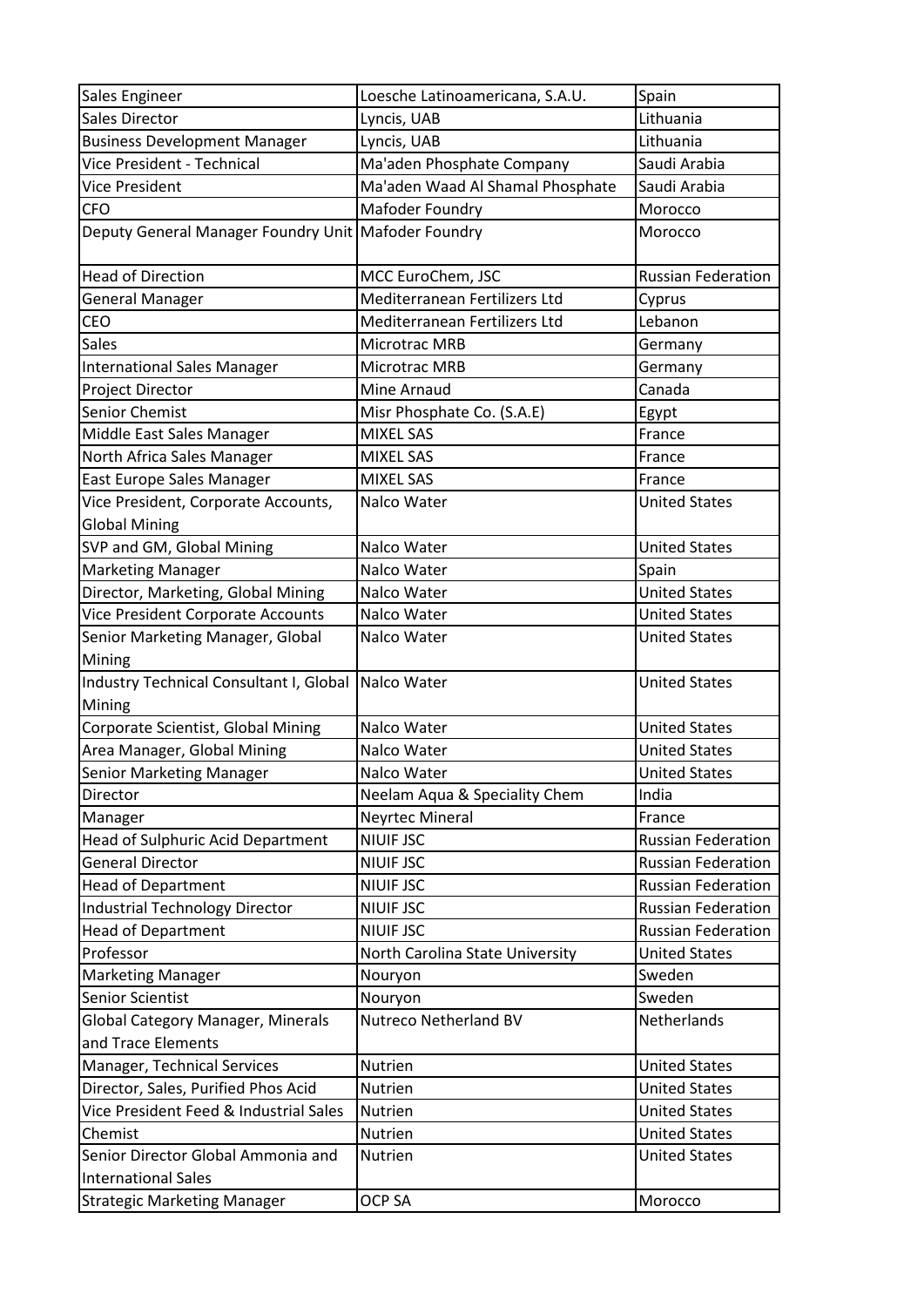| Office of the Chairman & CEO                      | <b>OCP SA</b>                   | Morocco                   |
|---------------------------------------------------|---------------------------------|---------------------------|
| Senior Analyst Regulatory Intelligence            | <b>OCP SA</b>                   | Morocco                   |
| Chief Technology Officer                          | <b>Ostara Nutrient Recovery</b> | Canada                    |
|                                                   | Technologies, Inc.              |                           |
| Director, Business Development EMEA               | <b>Ostara Nutrient Recovery</b> | Canada                    |
|                                                   | Technologies, Inc.              |                           |
| Sales Director                                    | Outokumpu GmbH & Co. KG         | Germany                   |
| Director, PG Acid & Off-gas                       | Outotec GmbH & Co. KG           | Germany                   |
| Product Manager - Sulfuric Acid                   | Outotec GmbH & Co. KG           | Germany                   |
| Sales Director - Metals & Chemical                | Outotec GmbH & Co. KG           | Germany                   |
| Processing                                        |                                 |                           |
|                                                   | Outotec GmbH & Co. KG           | Germany                   |
| Vice President, Metals and Chemical<br>Processing | Outotec GmbH & Co. KG           | Germany                   |
| President                                         | PegasusTSI, Inc.                | <b>United States</b>      |
| <b>Commercial Director</b>                        | PegasusTSI, Inc.                | <b>United States</b>      |
| <b>General Manager</b>                            | Petrokimia Gresik               | Indonesia                 |
| Deputy CEO                                        | PhosAgro PJSC                   | <b>Russian Federation</b> |
| <b>General Manager</b>                            | Phosphea                        | France                    |
| <b>Operational Director Eastern Europe</b>        | Phosphea                        | France                    |
| Head of Manufacturing and Suuply                  | Phosphea                        | France                    |
| CEO                                               | Phospholutions, Inc.            | <b>United States</b>      |
| Area Sales Manager                                | <b>POITTEMILL</b>               | France                    |
| Sales Area Manager                                | Poittemill                      | France                    |
| <b>Regional Sales Manager</b>                     | Polycorp Ltd                    | Canada                    |
| Director, Protective Linings                      | Polycorp Ltd                    | Canada                    |
| <b>Technical Manager</b>                          | Prayon S.A.                     | Belgium                   |
| Engineering & Construction Director               | Prayon S.A.                     | Belgium                   |
| Procurement Manager                               | Prayon S.A.                     | Belgium                   |
| Assistante ommerciale                             | Prayon S.A.                     | Belgium                   |
| <b>Managing Director</b>                          | Prayon Technologies S.A.        | <b>Belgium</b>            |
| <b>Business Development Engineer</b>              | Prayon Technologies S.A.        | Belgium                   |
| <b>General Manager</b>                            | Prayon Technologies S.A.        | Belgium                   |
| <b>Production Engineer</b>                        | PT Petrokimia Gresik            | Indonesia                 |
| <b>Regional Sales Manager</b>                     | <b>Real Time Instruments</b>    | Australia                 |
| <b>Chief Sales Officer</b>                        | <b>Real Time Instruments</b>    | Australia                 |
| <b>Chemical Sales Engineer</b>                    | Redachem United for Trading Ltd | Saudi Arabia              |
| Sales Manager                                     | Redachem United for Trading Ltd | Saudi Arabia              |
| Member of the Board - CBDO                        | REMA TIP TOP AG                 | Germany                   |
| Sales Director Fertilizers & Chemicals            | RHEWUM GmbH                     | Germany                   |
| Sales Engineer                                    | RHEWUM GmbH                     | Germany                   |
| <b>General Manager</b>                            | <b>Rotem Turkey</b>             | Turkey                    |
| <b>General Director</b>                           | Ruschem Engineering LLC         | <b>Russian Federation</b> |
| Directeur Général                                 | <b>SAACKE GmbH</b>              | France                    |
| Responsable commercial Afrique du                 | <b>SAACKE GmbH</b>              | France                    |
| Nord                                              |                                 |                           |
| Key Account Manager Technical Sales               | SAACKE GmbH                     | Germany                   |
|                                                   |                                 |                           |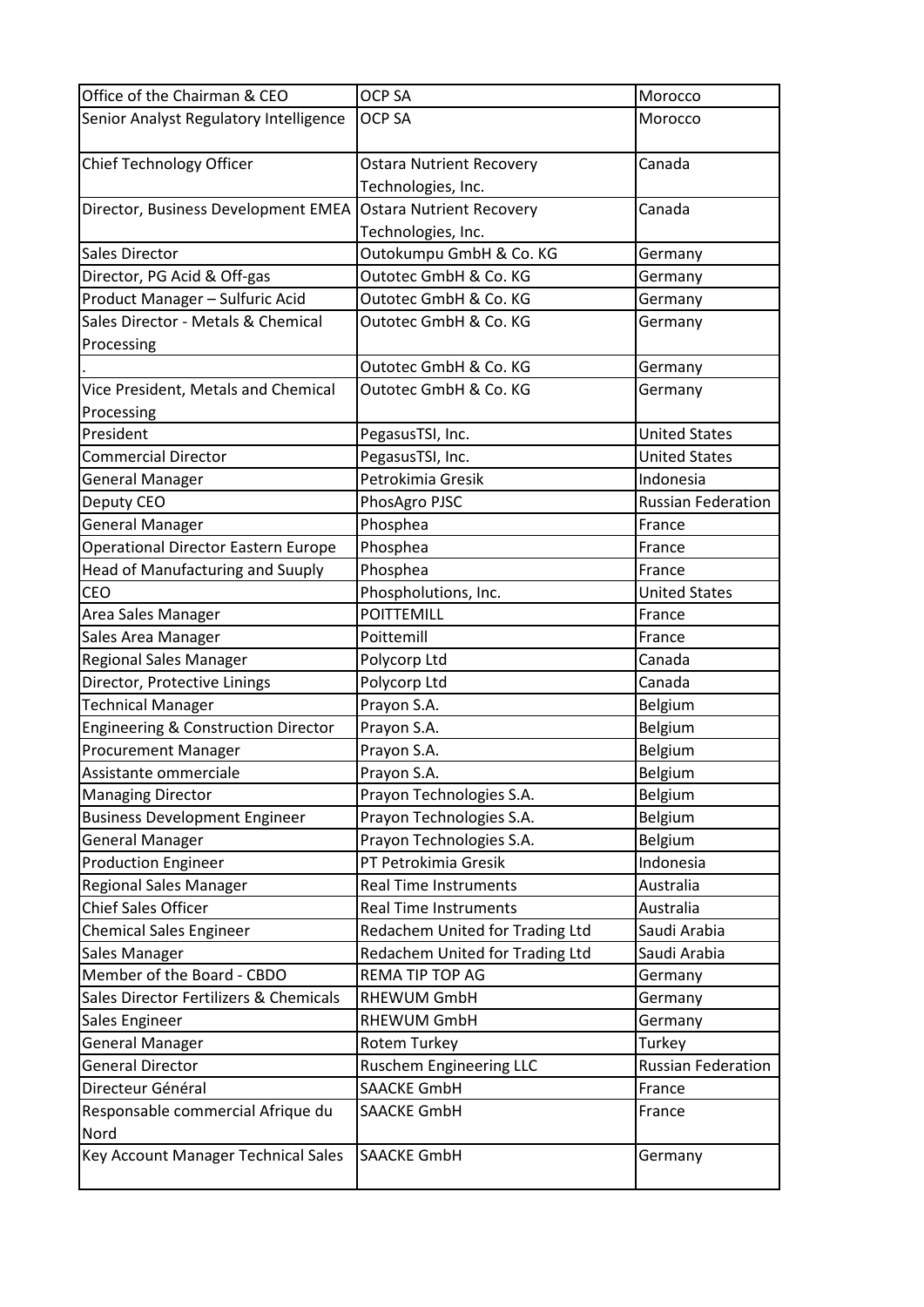| Sr. Manager, Chemicals & CF                 | SAFCO (SABIC)                           | Saudi Arabia          |
|---------------------------------------------|-----------------------------------------|-----------------------|
| Operations                                  |                                         |                       |
| Consultant                                  | <b>SAS Drocourt</b>                     | France                |
| <b>Technical Manager</b>                    | <b>Scantech International</b>           | Australia             |
| Vice President Sales - North America        | <b>Scantech International</b>           | Australia             |
| Research & Development Director             | <b>Sirius Minerals</b>                  | United Kingdom        |
| Head of New Market Development              | <b>Sirius Minerals</b>                  | United Kingdom        |
| <b>Business Development Manager</b>         | SNC-Lavalin                             | Belgium               |
| General Manager - Vice-President            | SNC-Lavalin Inc.                        | Canada                |
| IT & QHSE Central Director                  | Societe Chimique Alkimia                | Tunisia               |
| Project Director                            | <b>SOFRECO</b>                          | France                |
| Project Director                            | <b>SOFRECO</b>                          | France                |
| Managing Director - Russia & FSU            | Solex Thermal Science Inc.              | Canada                |
| <b>Global Technical Director</b>            | Solvay                                  | <b>United States</b>  |
| <b>Managing Director Department</b>         | SOMIVA                                  | Senegal               |
| <b>Principal Consultant Geology and</b>     | <b>SRK Consulting Ltd</b>               | <b>United Kingdom</b> |
| <b>Project Management</b>                   |                                         |                       |
| <b>Commercial Engineering Leader</b>        | <b>SUEZ</b>                             | Italy                 |
| <b>Business Development Manager</b>         | Sulzer                                  | Belgium               |
| <b>Advance Engineering &amp; Product</b>    | Sulzer                                  | Belgium               |
| Portfolio Manager                           |                                         |                       |
| Head of Export Sales, Industry              | <b>Sulzer Ensival Moret France</b>      | France                |
| Head of Sales EMEA South, Industry          | <b>Sulzer Ensival Moret France</b>      | France                |
| Head of Sales France, Industry              | <b>Sulzer Ensival Moret France</b>      | France                |
| Export Area sales Manager, Industry         | <b>Sulzer Ensival Moret France</b>      | France                |
| CMO                                         | SusPhos BV                              | Netherlands           |
| Senior Researcher                           | <b>Tallinn University of Technology</b> | Estonia               |
| <b>Expert Mining &amp; Metals</b>           | <b>Technip France</b>                   | France                |
| <b>Technology &amp; Consulting Director</b> | TechnipFMC                              | France                |
| Fertilizers Technology & Consulting         | TechnipFMC                              | France                |
| Manager                                     |                                         |                       |
| <b>Procurement and Project Sales</b>        | Technophos                              | <b>Bulgaria</b>       |
| Director                                    |                                         |                       |
| COO Technophos                              | Technophos                              | <b>Bulgaria</b>       |
| Senior Consultant                           | <b>TECNOAGRO</b>                        | Argentina             |
| <b>Head of Sulphates and Phosphates</b>     | thyssenkrupp Industrial Solutions       | Germany               |
| Technology                                  |                                         |                       |
| Head of Process Group Sulphuric &           | thyssenkrupp Industrial Solutions       | Germany               |
| Phosphoric Acid                             |                                         |                       |
| Head of Purchasing and Chatering            | Timac Agro International                | France                |
| Department                                  |                                         |                       |
| Project Manager                             | TIP TOP Oberflächenschutz Elbe GmbH     | Germany               |
| Area Sales Manager Europe, MENA,            | <b>TOMRA Sorting GmbH</b>               | Germany               |
| India                                       |                                         |                       |
| Sales Professional                          | <b>TOMRA Sorting GmbH</b>               | Germany               |
| <b>Commercial Operations Manager</b>        | Toros Agri Industry and Trade Co., Inc. | Turkey                |
| Plant Manager                               | Toros Agri Industry and Trade Co., Inc. | Turkey                |